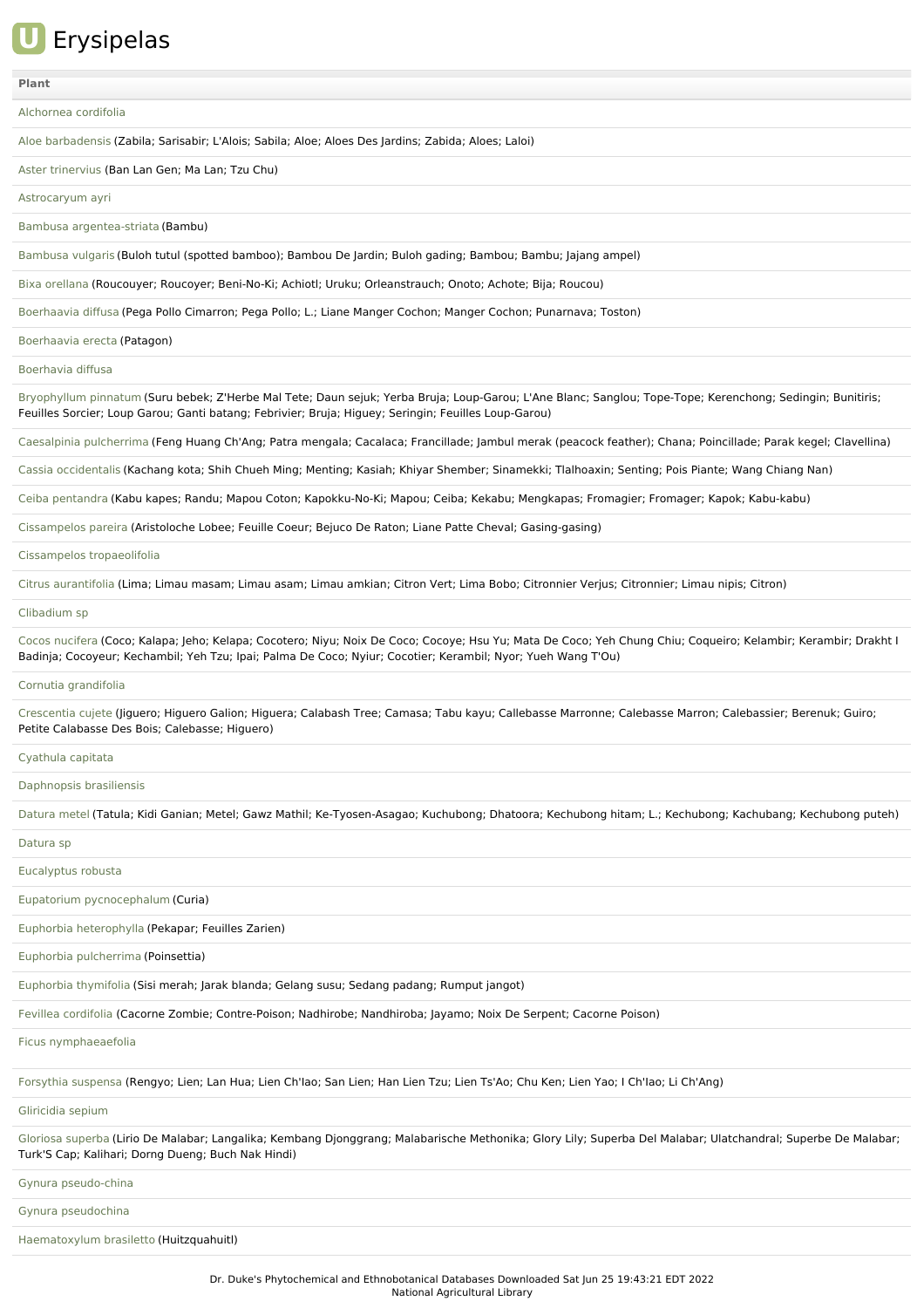# [Hamelia](file:///phytochem/ethnoPlants/show/4206) patens

| Heliotropium indicum (Herbe A Cataractes; Crete-Coq; Verbena Cimarrona; Crete Coq; Ti-Jeannite; Herbe A Verrues; Cadillo; Hathi Sundhane; Uler-uleran; Moco De<br>Pavo; Herbe A Malingres; Crete De Cog; Crete Cog D'Inde; Rumput oleh (Sleep-induc. gras; Rabo De Alacran; Crete Simple)                    |
|--------------------------------------------------------------------------------------------------------------------------------------------------------------------------------------------------------------------------------------------------------------------------------------------------------------|
| Ipomoea sp                                                                                                                                                                                                                                                                                                   |
| Iresine celosia                                                                                                                                                                                                                                                                                              |
| Jatropha curcas (Jarak; Nanyo-Aburagi; Purging Nut; Physic Nut; Feuilles Medecinier; Pinon De La India; Grand Medicinier; Pinon; Medicinier Beni; Jarak budeg; Jarak<br>belanda; Tuba)                                                                                                                       |
| Lippia nodiflora (Berbin Jeddawi; Bulaiha)                                                                                                                                                                                                                                                                   |
| Maranta arundinacea (Arrorou; Araru; Arorot; Arrowroot; Saqu)                                                                                                                                                                                                                                                |
| Mareya micrantha                                                                                                                                                                                                                                                                                             |
| Matayba apetala (Bois Graines Noires)                                                                                                                                                                                                                                                                        |
| Metopium brownei (Cochinilla)                                                                                                                                                                                                                                                                                |
| Monstera pertusa (Liane Couleuvre)                                                                                                                                                                                                                                                                           |
| Montrichardia arborescens (Arum Du Pays; Aninga; Aninga Uva)                                                                                                                                                                                                                                                 |
| Moringa oleifera (Kelor; Ramunggai; Olivier; Remunggai; Cigru; Pois Coolie; Ban Sajna; Ben Aile; Ben; Moroengei; Ben Ghianda; Palo De Aceite; Horseradish Tree;<br>Sigru; Sahinjan; Benz'Olive; Sajina; Babano Del Arbol; Merunggai; Benzolivier; Benboom; Maroengga; Moringa Tree; Ubat bedat; Graines Ben) |
| Nopalea cochenillifera (Raquette Espagnole; Tuna De Espana; Raquette Pangnol; Nopal)                                                                                                                                                                                                                         |
| Nymphaea stellata (Utpala)                                                                                                                                                                                                                                                                                   |
| Pavonia spinifex (Cadillo De Tres Pies; Petit Cousin; Piquant Cousin; Grand Cousin; Cousin)                                                                                                                                                                                                                  |
| Perezia sp                                                                                                                                                                                                                                                                                                   |
| Philodendron latifolium                                                                                                                                                                                                                                                                                      |
| Picramnia antidesma (Honduras Tarcini; Aguedita)                                                                                                                                                                                                                                                             |
| Plumbago europaea (Plumbago; Chitra Vani; Belesa)                                                                                                                                                                                                                                                            |
| Plumbago pulchella (Panete)                                                                                                                                                                                                                                                                                  |
| Plumbago scandens (Malacara; Loco; Dentelaire; Herva Do Diablo; Pega-Pollo)                                                                                                                                                                                                                                  |
| Plumeria rubra (Frangipane; Rodje Law'Ri; Atabaiba Rosada; Frangipaniers; Frangipanier Rose; Frangipani)                                                                                                                                                                                                     |
| Porophyllum ruderale                                                                                                                                                                                                                                                                                         |
| Portulaca oleracea (Porcelana; Purslane; Krokot; Pourpier; Coupe-Pied; Semizotu; Ancharupa; Beldroega; Perpine; Coupier; Pourpier Commun; Suberi-Hiyu;<br>Parpinah; Ma Ch'lh Hsien; Gelang pasir; Verdolaga; Berbin)                                                                                         |
| Portulaca pilosa (Verdolaga Afuere; Verdolaguilla; Rebha leoka; Penawar; Yerba De Agua)                                                                                                                                                                                                                      |
| Portulaca quadrifida (Memaniran puteh; Rumput segan; Purslane; Rebha leoka; Kremi)                                                                                                                                                                                                                           |
| Portulaca tuberosa                                                                                                                                                                                                                                                                                           |
| Pothomorphe peltata (Feuilles A Coeur; Broquelejo; Collet A Dame; Fait Collet; Yagrumo)                                                                                                                                                                                                                      |
| Quassia indica (Gatep pait; Daraput; Onne)                                                                                                                                                                                                                                                                   |
| Randia longiloba                                                                                                                                                                                                                                                                                             |
| Rauvolfia heterophylla                                                                                                                                                                                                                                                                                       |
| Rauvolfia hirsuta                                                                                                                                                                                                                                                                                            |
| Rauvolfia vomitoria (Swizzlestick)                                                                                                                                                                                                                                                                           |
| Ricinus communis (Castor Bean; Pi Ma; Eranda; Ricino; Bean,Castor; Castorbean; To-Goma; Jarak; Castor; Gana Garchak; Pei Ma; Palma Christi; Tartago; Huile<br>Ricin; Khirwe; Higuerilla; Sittamoonaka; Hintyagi Agaci)                                                                                       |
| Ruellia sp                                                                                                                                                                                                                                                                                                   |
| Salix nigra (Willow, Black; Kara Sogut; Black Willow)                                                                                                                                                                                                                                                        |
| Scrophularia oldhami (Yeh Chih Ma; Hsuan Shen; Yuan Shen; Gomanoha-Gusa; Hei Shen)                                                                                                                                                                                                                           |
| Sedum spectabile                                                                                                                                                                                                                                                                                             |
|                                                                                                                                                                                                                                                                                                              |